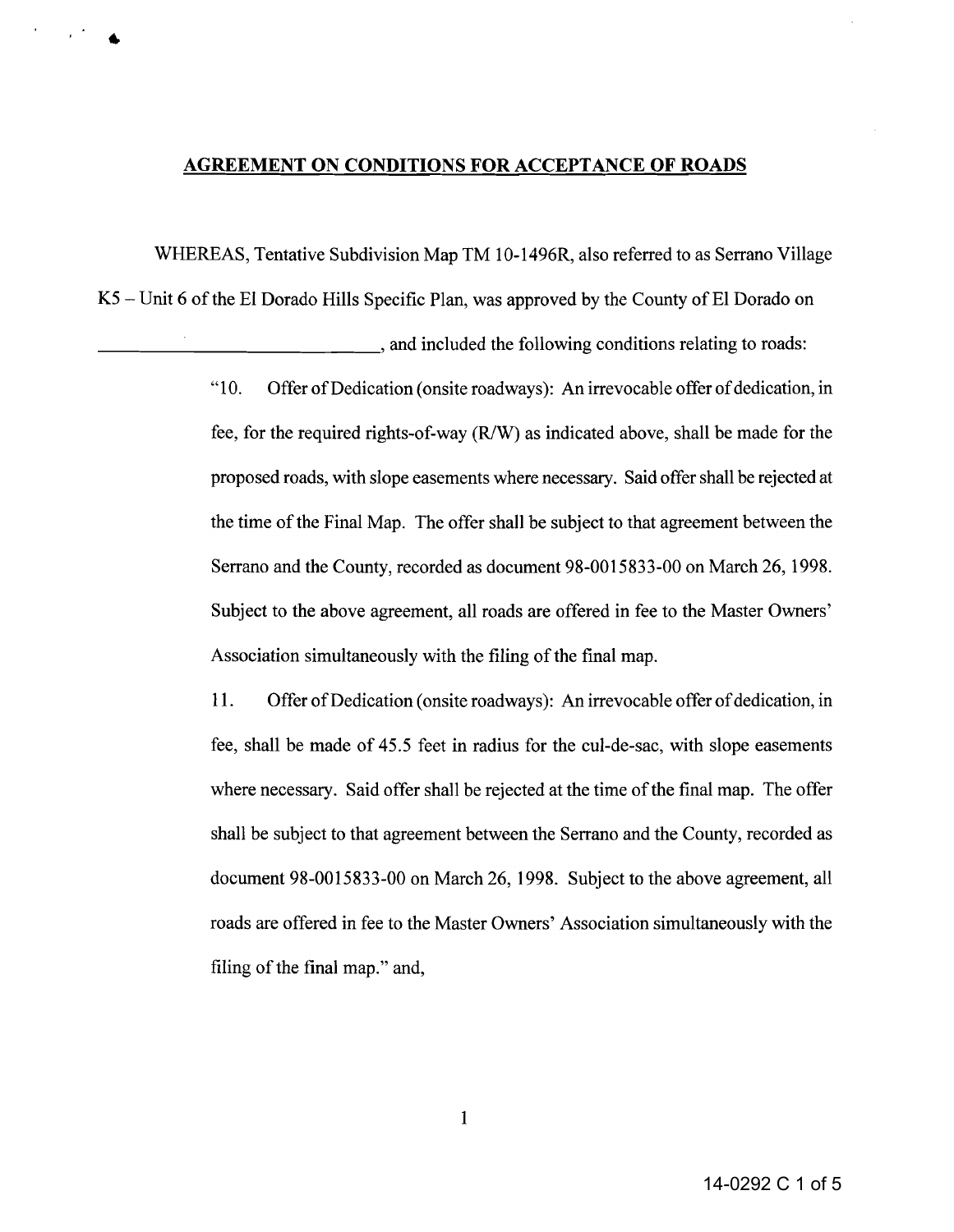WHEREAS, the roadways in the EI Dorado Hills Specific Plan, excepting EI Dorado Hills Blvd., Silva Valley Parkway, Appian Way and Serrano Parkway, are intended to be private roads maintained by the Serrano Master Homeowners' Association, and

 $\mathcal{L}^{(1)}$ 

WHEREAS, while the County intends to reject the offer of dedication for the private roads at the time of the final subdivision map for the Village, or any phase thereof is approved, the County and SERRANO ASSOCIATES, LLC, a Delaware limited liability company, and TAYLOR MORRISON OF CALIFORNIA, LLC, a California limited liability company, the owners of Serrano Village K5 – Unit 6, wish to define the events upon which the County may rescind its rejection and accept the private roads.

NOW, THEREFORE, IT IS HEREBY AGREED by and between the County of'El Dorado, a political subdivision of the State of California, and SERRANO ASSOCIATES, LLC, a Delaware limited liability company, and TAYLOR MORRISON OF CALIFORNIA, LLC, a California limited liability company, as follows:

- 1. The County shall reject all offers of dedication for roads within Serrano Village  $K5$  – Unit 6 at the time of approval of the final map(s) therefore, excepting to the extent applicable, EI Dorado Hills Blvd., Silva Valley Parkway, Appian Way and Serrano Parkway.
- 2. Notwithstanding the rights granted to it under Government Code section 66477.2(a), the County shall not thereafter rescind its action and accept the roads unless the Board of Supervisors has made a finding, based upon substantial evidence submitted at a public hearing specially held by the Board to consider the matter, that the Serrano Master Homeowners' Association, or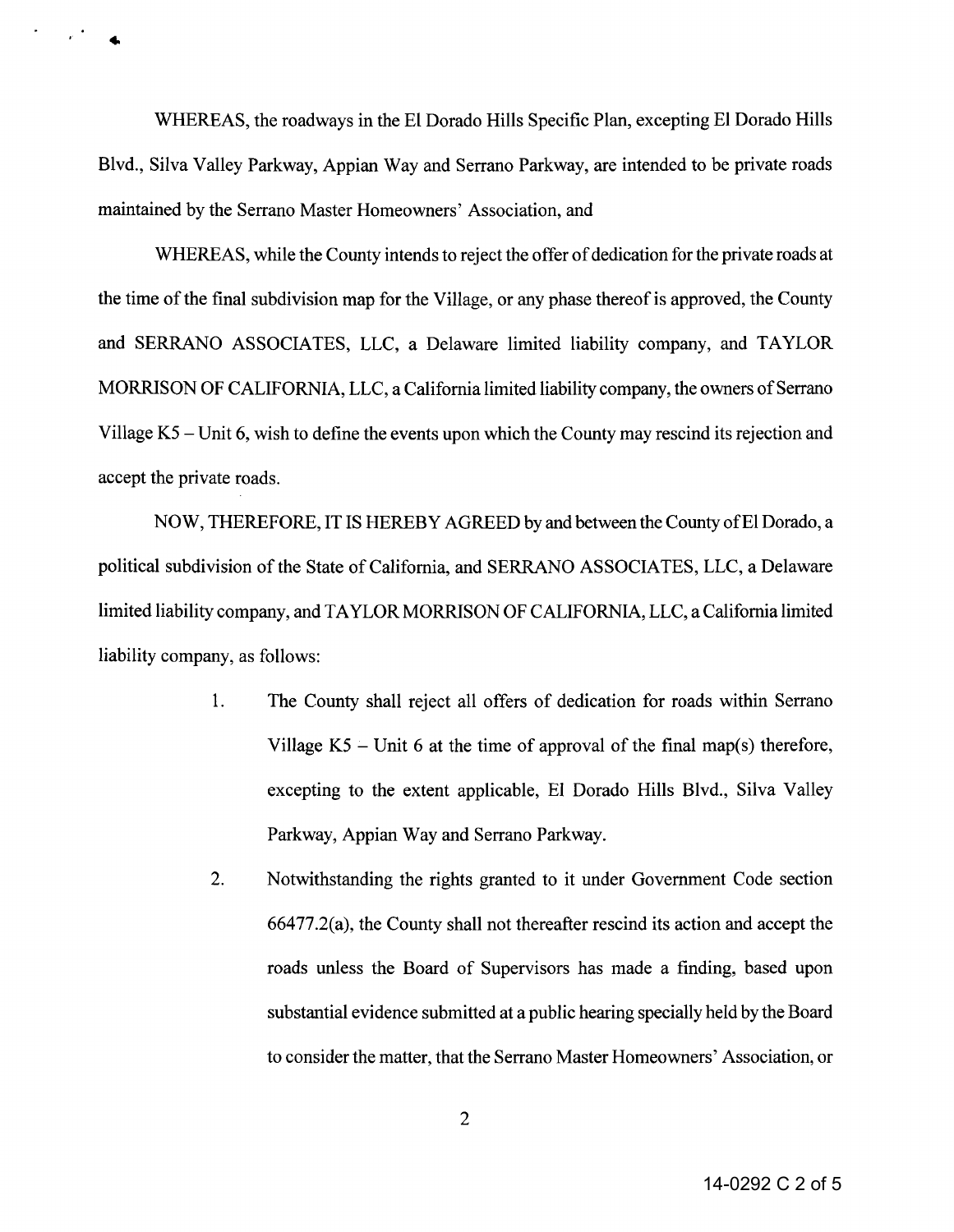its successor-in-interest, has: (l) abandoned its maintenance responsibilities or real property interest in said roadway(s), or; (2) failed to maintain such roadway(s) in a safe and proper manner or in accordance with applicable County maintenance standards.

- 3. This Agreement is intended to manifest the understanding of the parties with respect to Conditions 10 and 11 ofTM 10-1496R, and shall be utilized as the framework for the interpretation of other similar conditions imposed upon other tentative maps within the EI Dorado Hills Specific Plan.
- 4. This Agreement is conditioned upon the creation and continued existence of the Serrano Master Homeowners' Association, or its successor-in-interest. In the event said organization or a similar such organization is not formed, or said organization ceases to exist without a successor-in-interest taking over its legal responsibilities for maintenance, then this Agreement shall become null and void without any further action by the County.

Dated: \_

COUNTY OF EL DORADO

 $\mathbf{B} \mathbf{y}$ :

Chairman, Board of Supervisors

ATTEST:

 $\mathcal{L}_{\mathbf{z}}$ 

JAMES E. MITRISIN, Clerk of the Board of Supervisors

By:  $\qquad \qquad$ 

Deputy Clerk

Dated: with the contract of the contract of the contract of the contract of the contract of the contract of the contract of the contract of the contract of the contract of the contract of the contract of the contract of th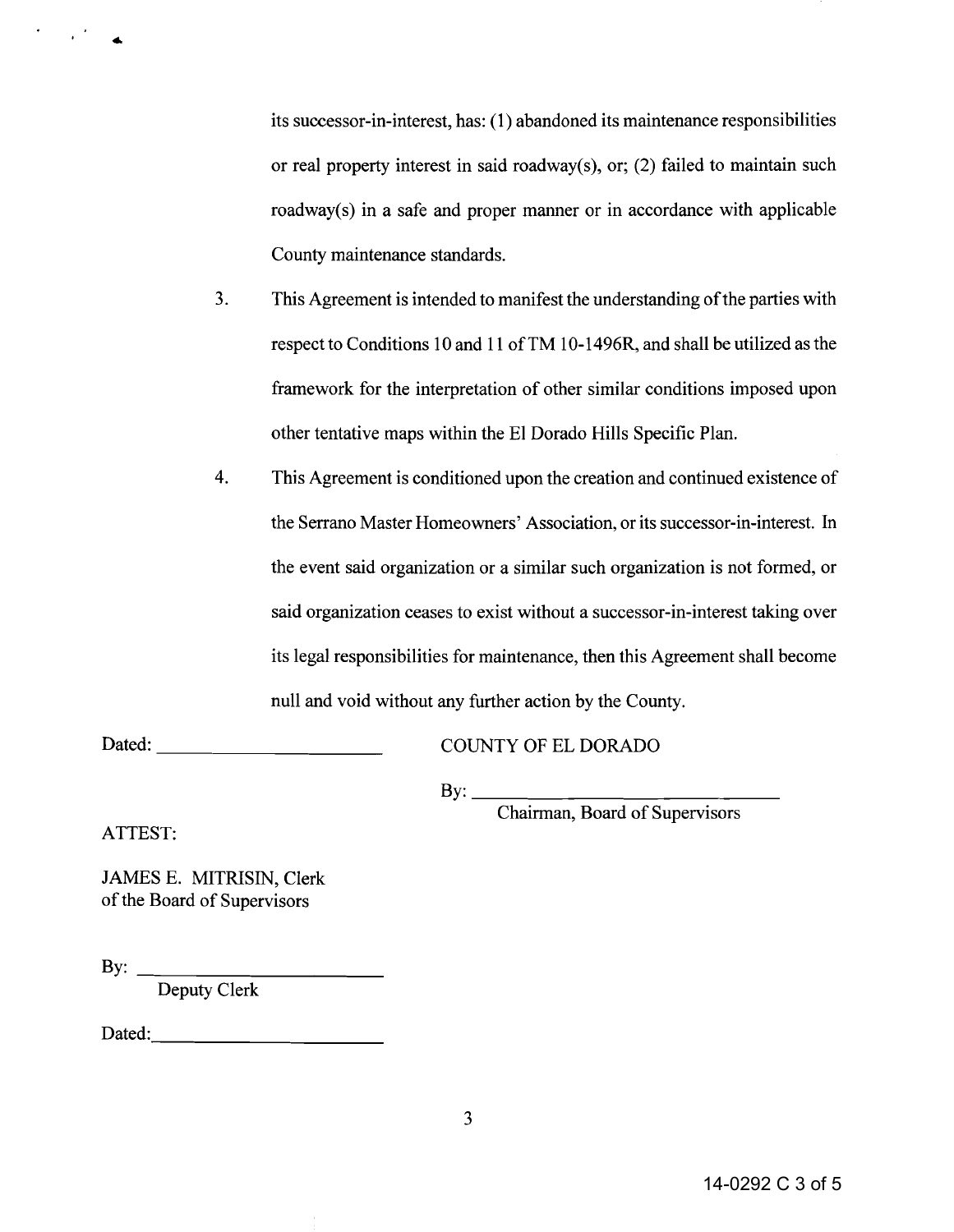## **OWNERS**

· .

SERRANO ASSOCIATES, LLC a Delaware limited liability company TAYLOR MORRISON OF CALIFORNIA, LLC, a California limited liability company

By: Parker Development Company a California corporation Its Managing Member

By: William R. Parker, President

Date:  $3 - 17 - 14$ 

| By:         |        |
|-------------|--------|
| Print Name: | PAWLEX |
| Date:       |        |

By: the the change Print Name: KEUNETH DAR AHRENS Date: 3/19/2014

| State of California<br>County of $\mathcal{E}$ Dorado                                               |  |  |  |  |  |
|-----------------------------------------------------------------------------------------------------|--|--|--|--|--|
| on 31714, before me, Florence Tanner Notary Aublic                                                  |  |  |  |  |  |
| personally appeared $W_1$ $\Box$ $W_2$ $R$ . $\Box$ $\Box$ $R$                                      |  |  |  |  |  |
| who proved to me on the basis of satisfactory evidence to be the person(s) whose name(a) is/are     |  |  |  |  |  |
| subscribed to the within instrument and acknowledged to me that he/she/they executed the same       |  |  |  |  |  |
| in his/her/their authorized capacity(ies), and that by his/her/their signature(s) on the instrument |  |  |  |  |  |
| the person(s), or the entity upon behalf of which the person(s) acted, executed the instrument.     |  |  |  |  |  |

I certify under PENALTY OF PERJURY under the laws of the State of California that the foregoing paragraph is true and correct.

WITNESS my hand and official seal.

 $\bigcup_{i=1}^{\infty}$  .  $S$ ignature *HDL nCl \lannel*